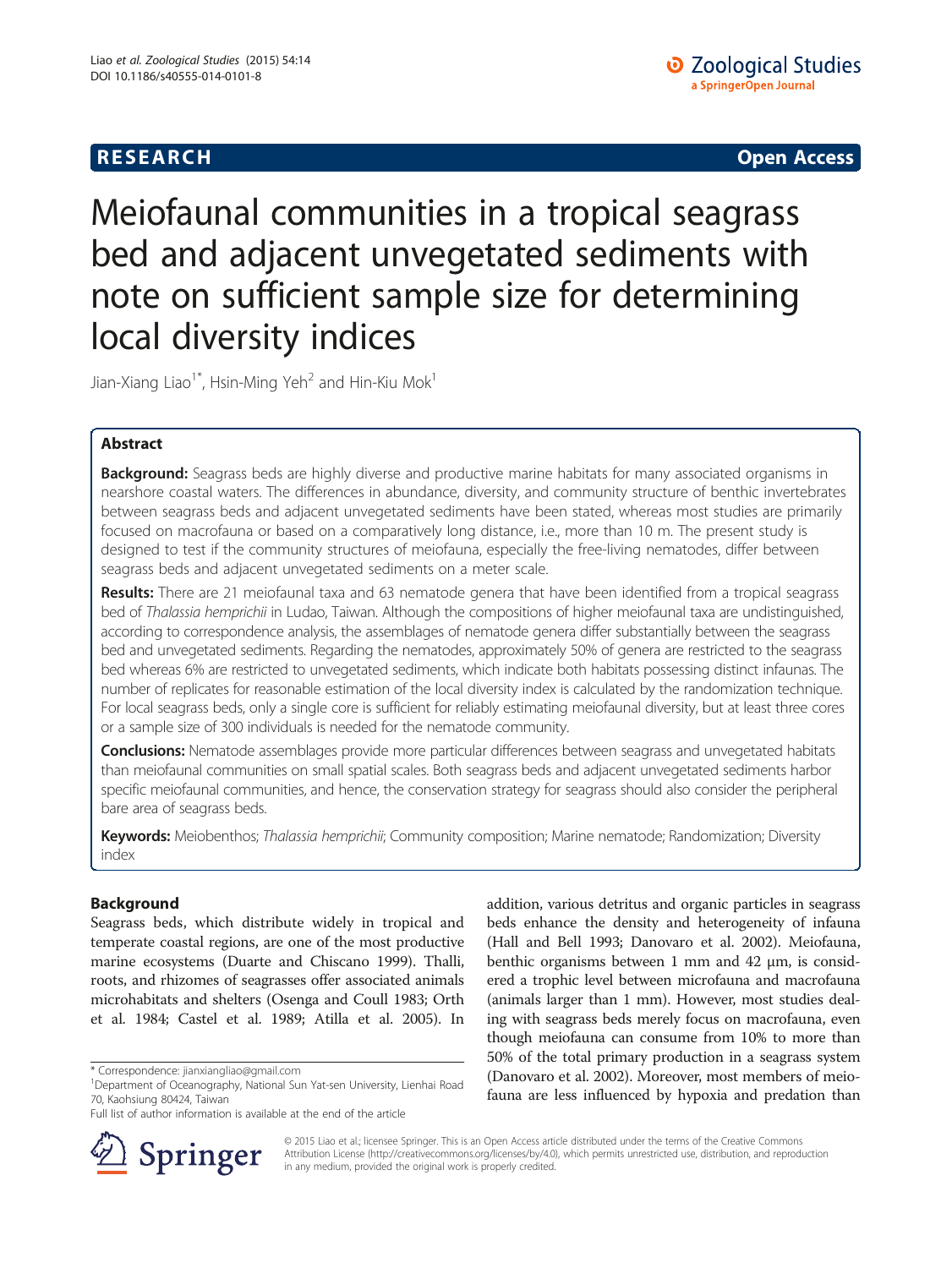those of macrofauna and have distinct responses to environmental changes (Josefson and Widbom [1988;](#page-8-0) Castel et al. [1989;](#page-8-0) Giere [2009](#page-8-0)). Among meiofaunal communities, free-living nematodes usually constitute the most abundant taxa, albeit seagrass studies of meiofauna have primarily focused on epifauna, i.e., harpacticoid copepods. Nematode assemblages shift consistently with ambient sediments, and they are considered an ecological indicator (Bongers and Ferris [1999](#page-8-0)).

The unvegetated area around seagrass patches facilitates infauna dispersal and can be a matrix habitat, but few seagrass studies have looked into this bare region (Boström et al. [2006\)](#page-8-0). The abundance and community structure of nematodes show substantial differences between vegetated and peripheral unvegetated sites (Fisher and Sheaves [2003](#page-8-0); Hourston et al. [2005](#page-8-0); Monthum and Aryuthaka [2006](#page-9-0); Fonseca et al. [2011;](#page-8-0) Leduc and Probert [2011](#page-9-0)), although no difference between both habitats has also been reported (Ndaro and Ólafsson [1999\)](#page-9-0). The variability in nematode populations on a small spatial scale (centimeter scale) accounts for 30% and 43% in intertidal and shallow subtidal sediments, respectively (Hodda [1990](#page-8-0); Li et al. [1997\)](#page-9-0). However, the distances between samples or quadrats in most seagrass studies are separated by more than 10 m or unmentioned (except Hourston et al. [2005](#page-8-0); 2 m), whereas the other unanticipated local environmental factors (e.g., water depth) exceed the effect of seagrass (Mills and Berkenbusch [2009](#page-9-0)). Comparisons between seagrass beds and peripheral unvegetated sediments at small-scale distances elucidate the seagrass effect on meiofaunal communities.

Diversity indices are widely used in ecological research, especially for comparative purposes. The Shannon-Wiener index  $(H')$  is the most popular one for measuring diversity in a community. Because of the sample size dependence, a pertinent sampling effort is required for comparison between various communities. The randomization technique has been used to estimate the sufficient sample size for obtaining an approximate value of the diversity index (Soetaert and Heip [1990\)](#page-9-0). However, Hurlbert's modified rarefaction curve (Hurlbert [1971](#page-8-0)) or the expected species richness,  $ES(n)$ , a sample size-independent index of species richness (Sanders [1968\)](#page-9-0), is much more often used to estimate the diversity of meiofauna (e.g., Shimanaga et al. [2004](#page-9-0); Leduc et al. [2010](#page-9-0)). In addition, most relevant investigations are performed in temperate regions or the deep sea, but the same procedure may not be appropriate for tropical habitats. To our knowledge, there is an absent or scarce report on the marine meiofaunal communities in Taiwan, and a relevant method for determining local diversity indices might improve the future comparison with the other regions.

The present study aims to inspect the community structure of meiofauna, particularly nematodes, which are used to examine the difference between seagrass beds and adjacent unvegetated sediments on a meter scale. Meiofaunal samples were collected quantitatively from sediments below the sickle seagrass Thalassia hemprichii and peripheral unvegetated substrates in Ludao, Taiwan. The sampling effort (i.e., the number of replicates) required for estimating the local diversity index in a seagrass habitat is determined using a randomization test to provide a basis for future experimental design of comparative researches.

### Methods

#### Study site and sampling methods

Shihlang is a recreational diving site in Ludao, also known as Green Island, situated off the southeastern coast of Taiwan (Figure [1](#page-2-0)). The shore is composed of a sandy platform extending 50 m seaward and a T. hemprichii meadow (22°39′08″ N, 121°28′25″ E) in the littoral zone. Patches of seagrass distribute at a region 150 m in length and 12 m in width along the coast. The distance between the fringes of seagrass beds to the mean high water line is about 18 m. Because of the freshwater input, the salinity reaches approximately 20 to 25 practical salinity units (PSU) during low tide. Megafaunal bioturbators are frequently present, mainly composed of crustaceans and echinoderms.

Regarding the narrow distribution of the seagrass patches and avoiding intense environmental changes, four  $5 \times 5$  m side-by-side sampling quadrats were selected: three seagrass patches and an adjacent unvegetated control quadrat. The vegetated quadrats densely grew T. hemprichii and patches with sparse region, where taking cores was avoided. Within each quadrat, five replicate cores for meiofauna were sampled by a lower end cutoff syringe (diameter = 2 cm), which was pushed into the sediment to a depth of 5 cm. On each sampling occasion, the replicates were at least 1 m apart from each other. All samples collected from the area were 20 m long and 5 m wide at approximately 30-cm water depth during low tide on 17 March 2012. Samples of meiofauna were anesthetized using  $7\%$  MgCl<sub>2</sub> solution to promote tissue relaxation and then preserved with formaldehyde to a final concentration of 4%. The sediment grain size profile was very similar to the sandy platform, and five additional replicate cores were taken for sediment granulometry as a reference.

#### Laboratory procedures

Meiofaunal samples were stained with 0.5 g/L Rose Bengal for 1 h and washed through sieves of 1,000- and 42-μm mesh size. All the meiofauna retained on the 42-μm sieve were extracted, counted, and identified to the major taxon level under a stereomicroscope. From each replicate, 100 nematodes (or all individuals if fewer) were picked out, transferred to pure glycerol, mounted onto permanent slides, and identified to the genus level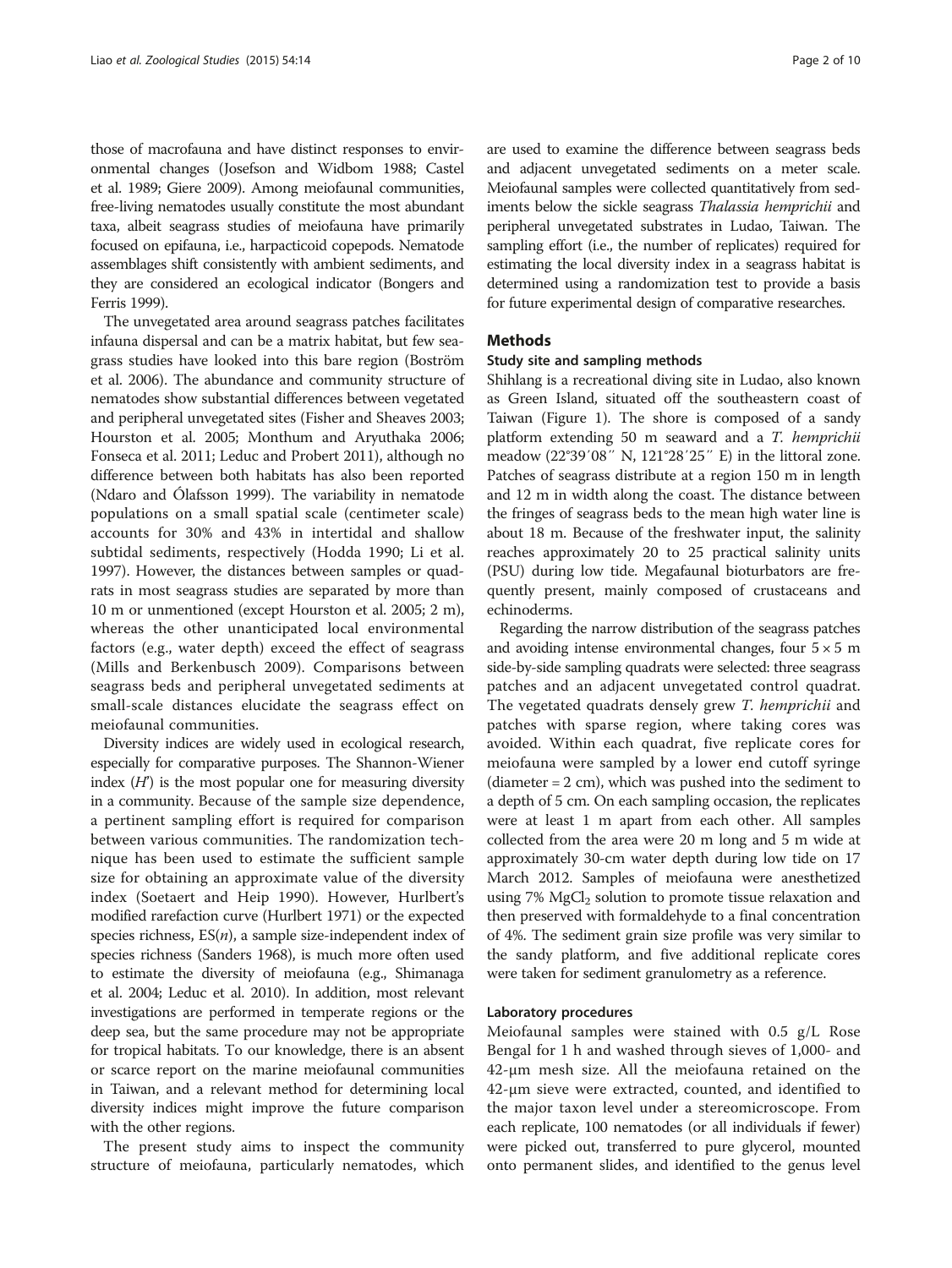<span id="page-2-0"></span>

using the pictorial keys (Platt and Warwick [1988;](#page-9-0) Warwick et al. [1998](#page-9-0)). The trophic types of nematodes were classified by the morphology of buccal cavities (Wieser [1953\)](#page-9-0). For granulometric analysis, sediment samples were first washed with freshwater to remove salt, dried at 60°C for 48 h, and then separated out on mesh sizes of 1,000, 500, 250, 125, and 62 μm.

#### Statistical analyses

Multivariate and univariate statistical methods were used to discriminate meiofaunal communities and nematode assemblages between seagrass beds and unvegetated sediments. Community structures were examined using classification and ordination methods to test the consistency of the core replicates. Cluster analysis based on the similarity of the Morisita-Horn index (Horn [1966](#page-8-0)), which was independent of sample size and diversity, was conducted to group the subsamples. The unweighted pair group method with arithmetic mean (UPGMA) was used to construct the dendrograms. Correspondence analysis (CA) was selected as the ordination method for appropriating to species abundance data. Scaling type 1 (Legendre and Legendre [1998\)](#page-9-0) was chosen for preserving the chi-square distances between sites. For meiofauna and nematode assemblages, the abundance data were square root transformed to reduce the skewness before the multivariate analysis. The square root transformation was used to balance between retaining quantitative information and downweighting the dominant taxa.

The randomization technique was used to calculate a sufficient number of replicates for achieving a reasonable estimate of the diversity index in the sampling site (Soetaert and Heip [1990](#page-9-0)). According to the results of

cluster analysis and CA, if the replicates from identical quadrats were not clustered an obvious group, the abundance data of these replicates were pooled. The numbers of individuals among the core replicates were highly variable, so the mean abundance of meiofauna was chosen as a representative sample size for calculating efficiency. Regarding nematodes, 100 individuals, the most commonly selected number for taxonomic identification, were used to simulate a given sample. All abundance data of seagrass beds were pooled for the randomization simulation by Yeh's computer program (Yeh and Ohta [2002\)](#page-9-0). Pooled data were randomly selected to achieve the predetermined number of sample sizes. The significant differences of ten replicates of the Shannon-Wiener index  $(H)$  among every dissimilar sample sizes were examined using the Kruskal-Wallis test. Dunn's test for multiple comparisons was used to determine which values differed significantly if the Kruskal-Wallis test revealed a significant difference.

### Results

#### Environmental and biological variables

The quadrats covered an area 20 m long and 5 m wide, where salinity was approximately 20 PSU during the sampling occurrence at low tide. Sediment grain sizes  $(n = 5)$  showed peaks around coarse (500 to 1,000  $\mu$ m) or very coarse (1,000 to 2,000 μm) sand, with the average median grain size  $537 \pm 51$  µm and very few silt (<62 µm) contents (<1%).

A total of 21 meiofaunal taxa were identified in the present study (Table [1\)](#page-3-0). Meiofaunal density in the top 5 cm of sediments varied between 188 and 2,978 individuals 10 cm−<sup>2</sup> , whereas mean densities showed 1,172 and 1,345 individuals 10 cm−<sup>2</sup> for vegetated and unvegetated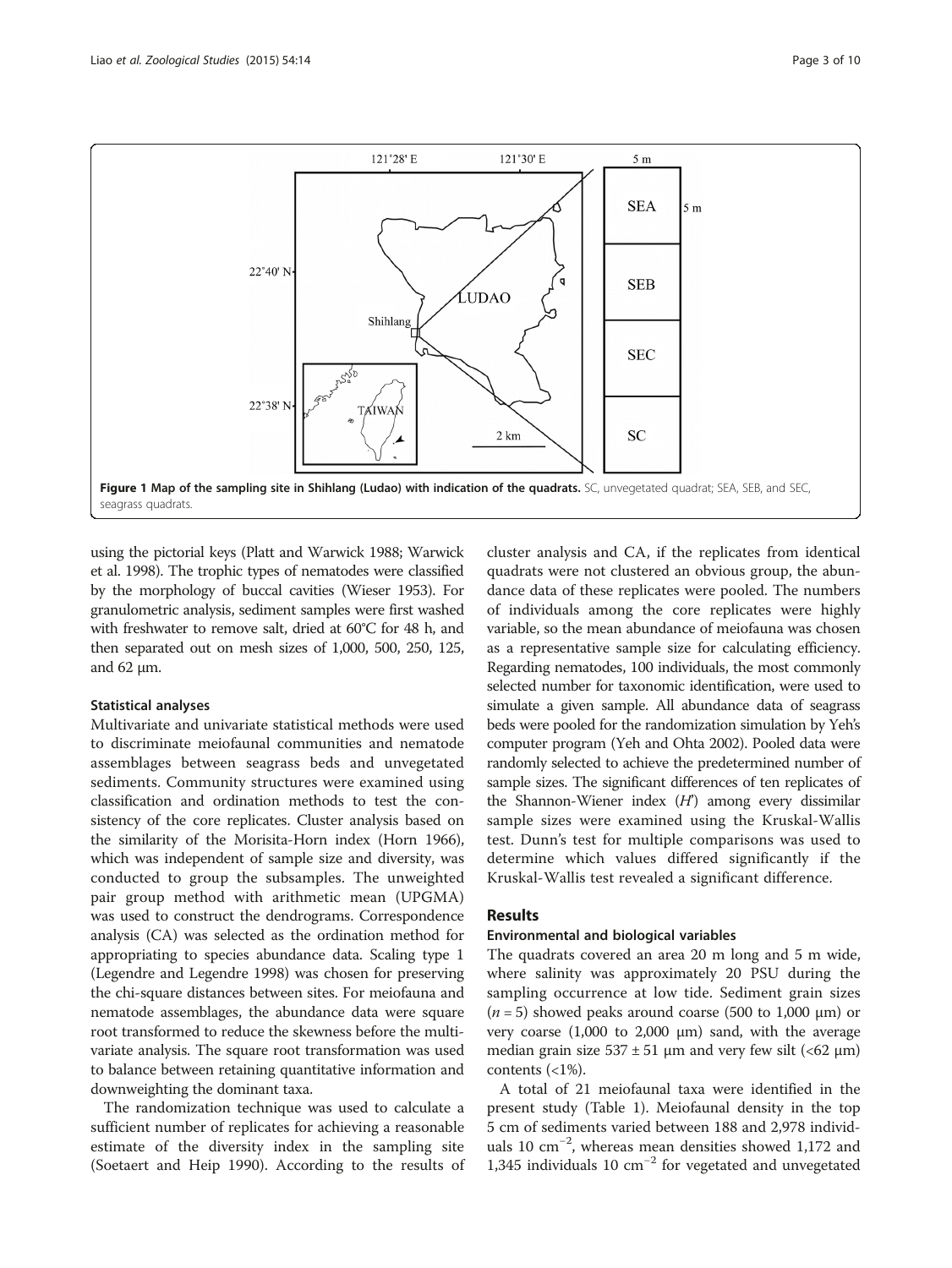<span id="page-3-0"></span>Table 1 Abundance of higher meiofaunal taxa from seagrass beds and adjacent unvegetated sediments at Shihlang, Ludao

| Higher           | Seagrass $(n = 15)$ |       | Unvegetated $(n = 5)$ |       |
|------------------|---------------------|-------|-----------------------|-------|
| meiofaunal taxa  | Mean                | SD    | Mean                  | SD    |
| Acari            | 1.5                 | 2.0   | 1.3                   | 0.6   |
| Amphipoda        | 3.2                 | 4.8   | 0.6                   | 0.3   |
| Bivalvia         | 0.2                 | 0.8   | 0.6                   | 0.3   |
| Ciliophora       | 11.0                | 11.2  | 3.8                   | 1.0   |
| Copepoda         | 160.7               | 201.6 | 607.6                 | 82.3  |
| Cnidaria         | 0.8                 | 1.9   | 1.3                   | 0.6   |
| Foraminifera     |                     |       | 0.6                   | 0.3   |
| Gastropoda       |                     |       | 1.3                   | 0.3   |
| Gastrotricha     | 3.6                 | 4.0   | 0.6                   | 0.3   |
| Hirudinea        | 0.2                 | 0.8   |                       |       |
| Isopoda          | 7.4                 | 15.8  |                       |       |
| Nauplius         | 16.6                | 45.1  | 138.9                 | 30.6  |
| Nematoda         | 853.3               | 731.1 | 475.8                 | 126.0 |
| Nemertea         | 1.1                 | 2.0   |                       |       |
| Oligochaeta      | 5.9                 | 8.2   |                       |       |
| Ostracoda        | 5.7                 | 7.1   | 22.3                  | 4.7   |
| Polychaeta       | 71.5                | 97.6  | 69.4                  | 12.6  |
| Rotifera         | 0.2                 | 0.8   |                       |       |
| Sipuncula        | 0.4                 | 1.1   | 0.6                   | 0.3   |
| Turbellaria      | 28.7                | 20.5  | 15.3                  | 4.3   |
| Undetermined egg |                     |       | 4.5                   | 1.0   |

The mean and standard deviation (SD) of each meiofaunal taxon are shown in individuals per 10  $\text{cm}^2$ . .

sites, respectively. Nematoda was the most abundant taxon (72.8%) in the seagrass quadrats, followed by Copepoda (13.7%) and Polychaeta (6.1%). However, Copepoda accounted for 45.2% and dominated the unvegetated site, followed by Nematoda (35.4%), nauplius (10.3%), and Polychaeta (5.2%). The remaining groups represented less than 6% of total meiofauna.

Regarding nematodes, densities within each sample ranged from 51 to 2,682 individuals 10 cm−<sup>2</sup> . A total of 63 nematode genera belonging to 20 families were identified from 1,680 individuals (Table [2\)](#page-4-0). Ten genera (6.3% of total) were restricted to unvegetated sediments, and 30 genera (47.6%) solely occurred in seagrass beds. Daptonema was the most dominant genus and accounted for similar percentages in both habitats, whereas most genera (44 genera) made poor contributions (<1% of total abundance). Four genera, i.e., Daptonema, Perspiria, Robbea, and Paralinhomoeus, contributed 50.2% to the total nematode abundance at seagrass sites, whereas three genera, i.e., Daptonema, Longicyatholaimus, and Spirinia, made a larger contribution to the abundance (60.1%) at the adjacent unvegetated site.

#### Consistency of core replicates

The univariate analyses cannot detect any significant differences in meiofaunal abundance, nematode abundance, and nematode diversity between seagrass and unvegetated habitats. According to the multivariate analysis, most subsamples were clustered at a high similarity level (>0.80) for higher meiofaunal taxa, whereas replicates of various habitats were undetermined and combined randomly (Figure [2](#page-5-0)a). For nematode genera, all replicates from the seagrass quadrats were clustered to a single group at a similarity level of 0.51, whereas one unvegetated replicate was highly dissimilar from the others (Figure [2b](#page-5-0)).

The results of CA were similar to what cluster analysis displayed. For higher meiofaunal taxa, the eigenvalues of the first three axes were 0.207, 0.145, and 0.078 and accounted for 27.7%, 19.5%, and 10.4% of the variation, respectively (Figure [3](#page-6-0)a). Except for one seagrass replicate (SEC3 in Figure [3](#page-6-0)a, which possessed rare taxa, i.e., the only rotifer in this study and a sipunculan) in the second quadrant, the other replicates were positioned near the origin and distributed along the first axis. A seagrass replicate (SEB5 in Figure [3](#page-6-0)a, which possessed the fewest nematodes showing a low nematode/copepod ratio as in the unvegetated samples) and the unvegetated samples were aggregated together. For nematode genera, the eigenvalues of the first three axes were 0.582, 0.287, and 0.254 and accounted for 21.5%, 10.6%, and 9.4% of the variation, respectively (Figure [3b](#page-6-0)). In addition to one unvegetated replicate (SC4 in Figure [3b](#page-6-0), which revealed an extremely distinct generic composition from the other replicates: 71 individuals of Longicyatholaimus, 10 of Mesacanthion, and 2 rare taxa, Oxystomina and Thalassironus, only appearing in this sample) in the fourth quadrant, the other replicates were distributed along the second axis. All seagrass replicates were located near the origin and well separated from the replicates of unvegetated sediments. The non-metric multidimensional scaling (MDS) ordination for meiofauna and nematodes (data not shown) both represented a considerable degree of similarity to the results of CA but with a high stress value (0.16).

Cluster analysis and CA revealed that the nematodes showed dissimilar community structures between seagrass beds and unvegetated sediments. Therefore, the randomization test was constructed afterward only according to the seagrass samples.

#### Randomization test

All of the 15 cores from seagrass quadrats were combined in this analysis. For meiofauna, the mean abundance of the seagrass samples (i.e., 368 individuals) was used to simulate a sample size for the randomization test. The cumulative diversity curve (Figure [4](#page-6-0)a) flattened from the first sample size ( $n = 368$ ) to the total abundance ( $n = 5,521$ ;  $H' = 1.0$ ), and the Kruskal-Wallis test showed no significant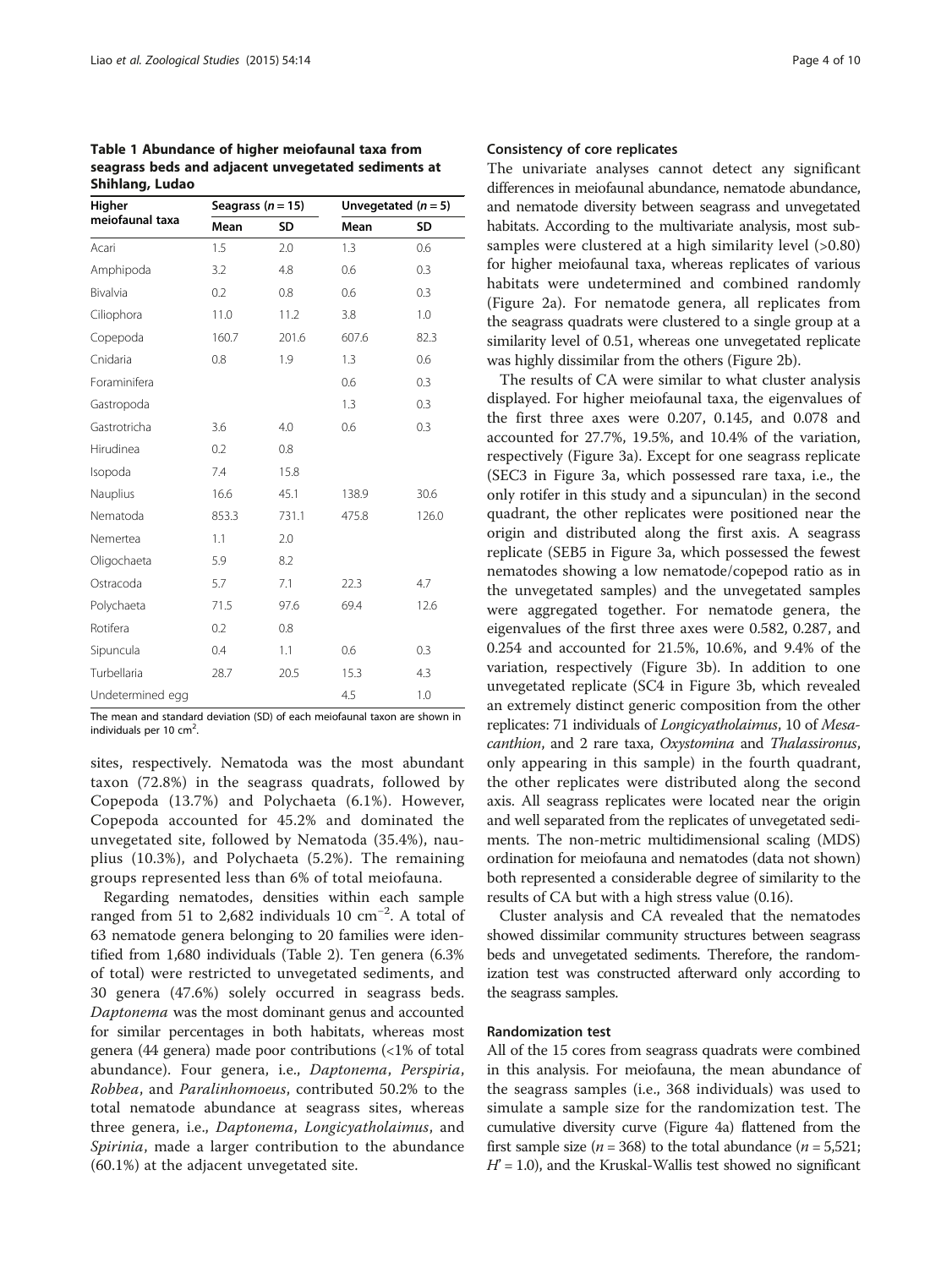| Nematode genus    | Family             | <b>Trophic type</b> | Seagrass | Unvegetated |
|-------------------|--------------------|---------------------|----------|-------------|
| Acanthonchus      | Cyatholaimidae     | 2A                  | 0.2      | 0.0         |
| Alaimella         | Leptolaimidae      | 1A                  | 0.1      | 0.0         |
| Anticoma          | Anticomidae        | 1 A                 | 1.3      | 0.3         |
| Bathyeurystomina  | Enchelidiidae      | 2B                  | 0.2      | 0.0         |
| Calyptronema      | Enchelidiidae      | 2B                  | 0.2      | 0.0         |
| Camacolaimus      | Leptolaimidae      | 2A                  | 0.5      | 0.0         |
| Chromadorina      | Chromadoridae      | 2A                  | 1.1      | 0.0         |
| Chromadorita      | Chromadoridae      | 2A                  | 6.1      | 3.4         |
| Daptonema         | Xyalidae           | 1B                  | 21.2     | 23.3        |
| Demonema          | Selachnematidae    | 2B                  | 0.3      | 0.0         |
| Desmodora         | Desmodoridae       | 2A                  | 0.1      | 0.6         |
| Desmodorella      | Desmodoridae       | 2A                  | 0.0      | 0.3         |
| Desmolaimus       | Linhomoeidae       | 1B                  | 1.2      | 0.3         |
| Dichromadora      | Chromadoridae      | 2A                  | 0.0      | 0.6         |
| Diodontolaimus    | Leptolaimidae      | 2A                  | 1.1      | 0.0         |
| Elzalia           | Xyalidae           | 1B                  | 0.8      | 0.3         |
| Epsilonema        | Epsilonematidae    | 1 A                 | 1.7      | 2.0         |
| Eubostrichus      | Desmodoridae       | 1 A                 | 0.0      | 1.1         |
| Eurystomina       | Enchelidiidae      | 2B                  | 0.2      | 0.3         |
| Filoncholaimus    | Oncholaimidae      | 2B                  | 0.1      | 0.0         |
| Gammanema         | Selachnematidae    | 2B                  | 0.2      | 0.3         |
| Graphonema        | Chromadoridae      | 2A                  | 0.0      | 6.0         |
| Halalaimus        | Oxystominidae      | 1A                  | 0.5      | 0.0         |
| Halaphanolaimus   | Leptolaimidae      | 1 A                 | 0.2      | 0.0         |
| Halichoanolaimus  | Selachnematidae    | 2B                  | 0.4      | 0.9         |
| Leptolaimus       | Leptolaimidae      | 1 A                 | 0.5      | 0.0         |
| Longicyatholaimus | Cyatholaimidae     | 2A                  | 0.0      | 22.1        |
| Megadesmolaimus   | Linhomoeidae       | 1B                  | 0.5      | 0.0         |
| Mesacanthion      | Thoracostomopsidae | 2B                  | 0.1      | 3.2         |
| Metachromadora    | Desmodoridae       | 2A                  | 4.9      | 0.9         |
| Metalinhomoeus    | Linhomoeidae       | 1B                  | 3.0      | 0.0         |
| Meyersia          | Oncholaimidae      | 2B                  | 0.5      | 0.3         |
| Microlaimus       | Microlaimidae      | 2A                  | 0.2      | 0.0         |
| Molgolaimus       | Desmodoridae       | 1A                  | 0.9      | 0.0         |
| Neochromadora     | Chromadoridae      | 2A                  | 2.5      | 0.0         |
| Odontanticoma     | Anticomidae        | 2A                  | 0.1      | 0.0         |
| Oncholaimus       | Oncholaimidae      | 2B                  | 2.0      | 1.4         |
| Oxystomina        | Oxystominidae      | 1 A                 | 0.0      | 0.6         |
| Paracyatholaimus  | Cyatholaimidae     | 2A                  | 0.9      | 0.0         |
| Paralinhomoeus    | Linhomoeidae       | 1B                  | 7.4      | 3.4         |
| Perspiria         | Desmodoridae       | 2A                  | 13.4     | 0.6         |
| Phanoderma        | Phanodermatidae    | 2A                  | 0.2      | 0.0         |
| Phanodermella     | Phanodermatidae    | 1 A                 | 0.2      | 0.0         |
| Pomponema         | Cyatholaimidae     | 2A                  | 0.6      | 2.0         |

<span id="page-4-0"></span>

| Table 2 Percentages of nematode genera from seagrass beds and adjacent unvegetated sediments at Shihlang, Ludao |  |  |  |
|-----------------------------------------------------------------------------------------------------------------|--|--|--|
|-----------------------------------------------------------------------------------------------------------------|--|--|--|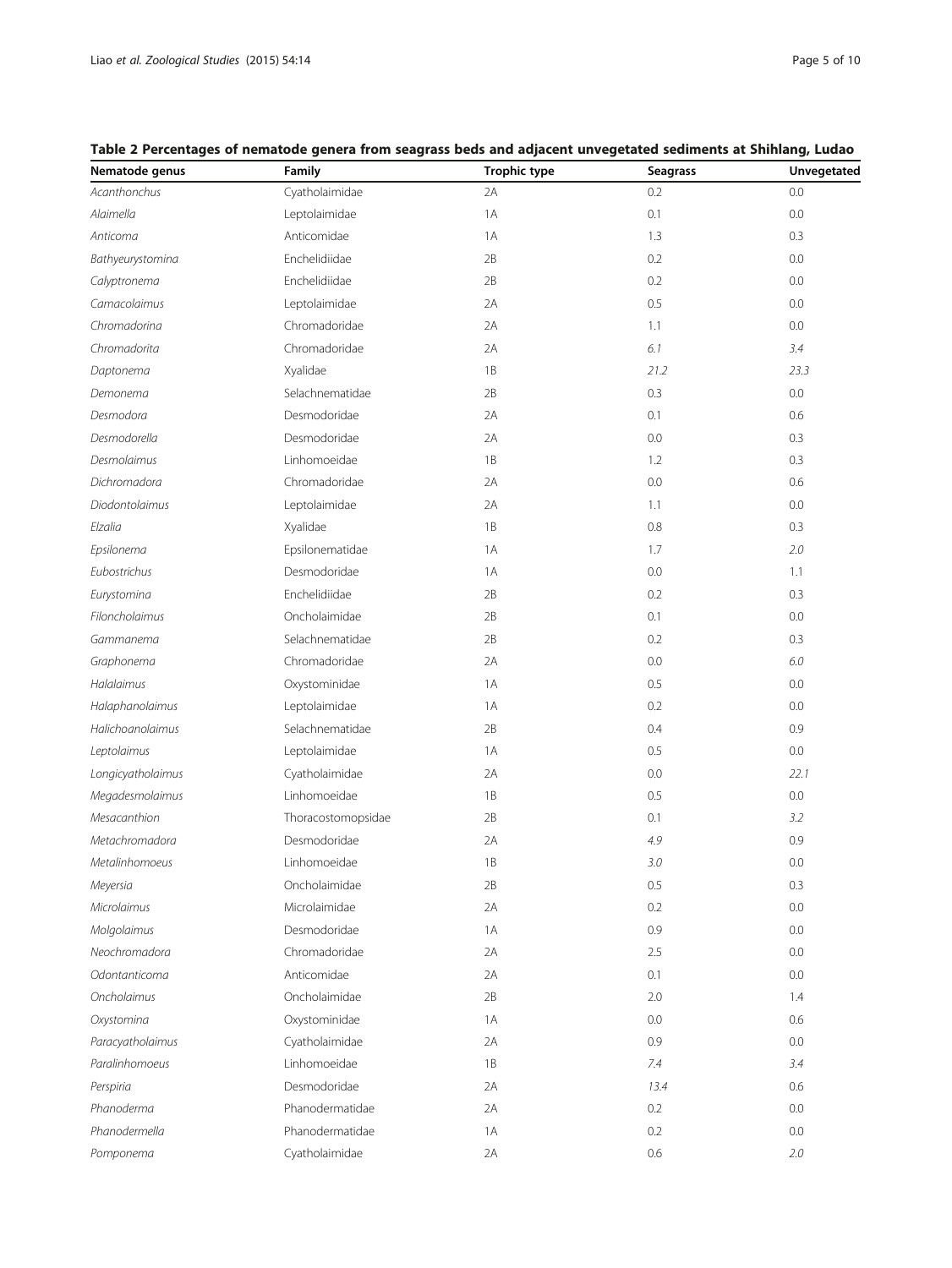| Prochromadorella   | Chromadoridae  | 2A | 0.4 | 0.6  |
|--------------------|----------------|----|-----|------|
| Promonhystera      | Xyalidae       | 1B | 0.1 | 0.0  |
| Pseudocella        | Leptsomatidae  | 2A | 0.3 | 0.0  |
| Pseudochromadora   | Desmodoridae   | 2A | 5.9 | 1.7  |
| Pseudonchus        | Desmodoridae   | 2B | 0.0 | 1.7  |
| Rhinema            | Monoposthiidae | 2A | 0.9 | 0.0  |
| Robbea             | Desmodoridae   | 1A | 8.1 | 0.6  |
| Spilophorella      | Chromadoridae  | 2A | 2.6 | 4.3  |
| Spirinia           | Desmodoridae   | 2A | 0.5 | 14.7 |
| Steineria          | Xyalidae       | 1B | 0.9 | 0.0  |
| Symplocostoma      | Enchelidiidae  | 2B | 0.1 | 0.0  |
| Symplocostomella   | Enchelidiidae  | 2B | 0.1 | 0.0  |
| Synonchus          | Leptsomatidae  | 2A | 0.1 | 0.0  |
| Thalassironus      | Ironidae       | 2B | 0.0 | 0.9  |
| Thalassomonhystera | Monhysteridae  | 1A | 0.1 | 0.0  |
| <b>Theristus</b>   | Xyalidae       | 1B | 3.2 | 0.0  |
| Trichotheristus    | Xyalidae       | 1B | 0.0 | 0.3  |
| Vasostoma          | Comesomatidae  | 2A | 0.0 | 0.3  |
| Viscosia           | Oncholaimidae  | 2B | 1.7 | 0.9  |

<span id="page-5-0"></span>Table 2 Percentages of nematode genera from seagrass beds and adjacent unvegetated sediments at Shihlang, Ludao (Continued)

The percentages of the ten most dominant nematode genera for both habitats are shown in italics. Trophic type: 1A, selective deposit feeder; 1B, non-selective deposit feeder; 2A, epistrate feeder; 2B, predator or omnivore.

difference among the cumulative sample sizes. For nematodes, 100 individuals, the most commonly selected number for taxonomic identification, were used to simulate a given sample. After the two replicates  $(n = 200)$ were pooled, the cumulative diversity curve (Figure [4](#page-6-0)b) flattened to the total number of individuals ( $n = 1,332$ ;  $H' = 2.9$ ). The Kruskal-Wallis test showed a significant difference among various sample sizes  $(p < 0.001)$ . Only

100 and 200 individuals revealed significant differences from the other cumulative sample sizes. The cumulative sample size of 200 nematodes merely shows a significant difference with 1,300 individuals but is indistinguishable from the ultimate sample size  $(n = 1,332)$  by Dunn's test (Figure [4b](#page-6-0)). For reliably estimating the local diversity index of nematode genera, a cumulative sample size of at least 300 individuals is recommended.

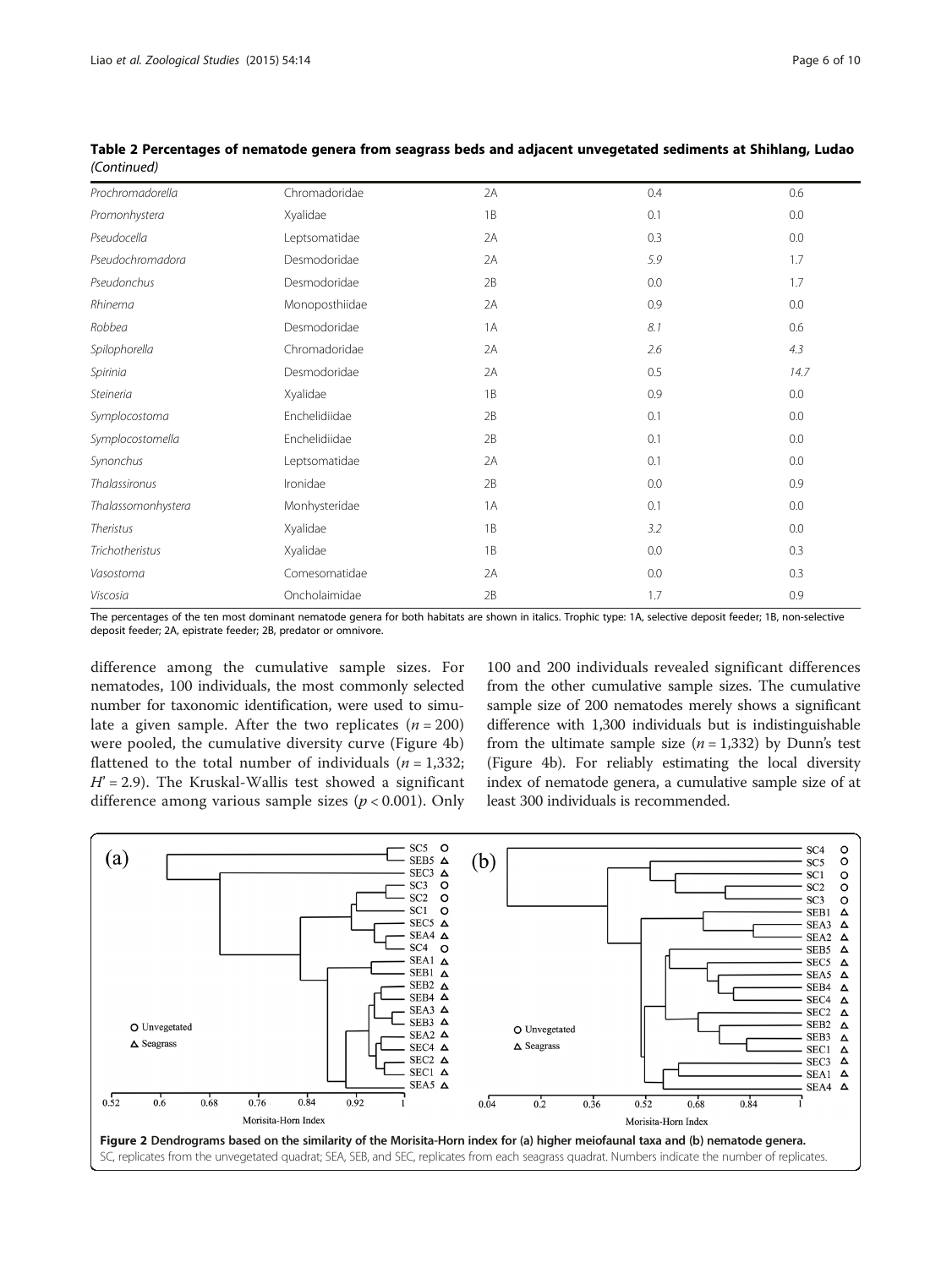<span id="page-6-0"></span>

## Discussion

According to the multivariate analyses, the nematode abundance and diversity recorded in the seagrass bed being higher than those in the adjacent unvegetated sediments are consistent with previous studies (Castel et al. [1989](#page-8-0); Danovaro et al. [2002;](#page-8-0) Hourston et al. [2005;](#page-8-0) Monthum and Aryuthaka [2006](#page-9-0); Leduc and Probert [2011](#page-9-0)). However, an unexpected pattern was observed in this study where copepods display a reverse trend to nematodes, i.e., the abundance of copepods inside the seagrass bed is lower than that in the unvegetated area. Most surveys have mentioned that copepod densities are higher in seagrass beds (e.g., Hicks [1986](#page-8-0); Ansari and Parulekar [1994;](#page-8-0) Ndaro and Ólafsson [1999;](#page-9-0) De Troch et al. [2001\)](#page-8-0), but a contrary result has also been reported (Leduc and Probert [2011](#page-9-0)). Shallow seagrass beds may not substantially influence the abundance of copepods as the deeper ones do (De Troch et al. [2001](#page-8-0)). The abundance of copepods is positively related to the coarser sediments (Coull [1985\)](#page-8-0), whereas sediments underneath seagrass are commonly finer than those of unvegetated areas. In addition, the dense canopies of seagrasses prevent the growth of microphytobenthos, which are the main diet of copepods (Leduc et al. [2009](#page-9-0); Leduc and Probert [2011](#page-9-0)). The epibenthic and interstitial

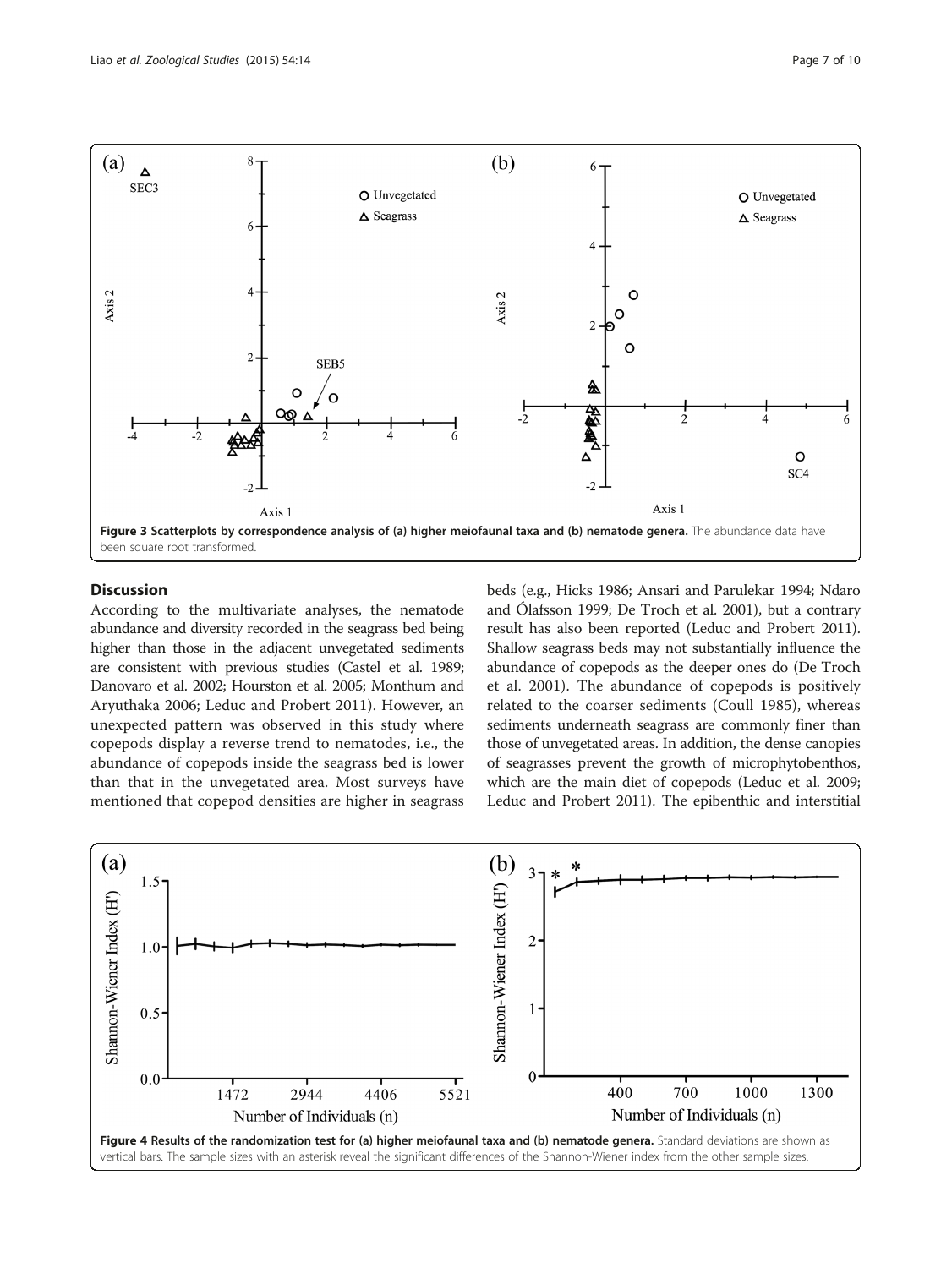copepod taxa have distinct environmental demands and stress endurance (Hicks [1986](#page-8-0); Giere [2009](#page-8-0)), so classifying subgroups of copepods may clarify their preference for the microhabitats in seagrass beds.

The seagrass samples bear a rough resemblance in meiofauna as revealed by multivariate analyses but with exceptions. The differences in meiofaunal communities between seagrass beds and adjacent unvegetated sediments may be hardly detectable at a meter scale, and most higher meiofaunal taxa, e.g., copepods and nauplii, have substantially higher dispersal rates than nematodes, which affect their temporary local distribution (Commito and Tita [2002\)](#page-8-0). The active seagrass-associated taxa could forage for foods in peripheral unvegetated sediments but keep close to seagrass beds (Orth et al. [1984](#page-9-0)). The wave disturbance and salinity changes in the coastal region tend to mitigate small-scale patchiness and local diversity of nematodes (Lambshead and Boucher [2003](#page-9-0)). However, the compositions of nematode genera have various arrangements in this study, even at a scale within several meters.

Regarding the trophic types of nematodes, epistrate feeders (2A; trophic type by Wieser [1953\)](#page-9-0) are generally dominant in sandy sediments and non-selective deposit feeders (1B) are highly abundant in muddy regions, whereas a recent study has pointed out that the trophic structure is coupling with the potential food sources rather than the other environmental factors (Danovaro and Gambi [2002](#page-8-0)). Daptonema, which possesses the highest percentage (>20%) in both habitats, dominates wide seagrass habitats, especially in sandy sediments (Ndaro and Ólafsson [1999;](#page-9-0) Hourston et al. [2005](#page-8-0); Fonseca et al. [2011](#page-8-0)). Although Daptonema has been treated as a non-selective deposit feeder, many trophic studies have found that they also feed on diatoms at the surface of sand grains and can be regarded as epistrate feeders (Heip et al. [1985;](#page-8-0) Moens and Vincx [1997\)](#page-9-0). Comparing with the uniform distribution of *Daptonema*, most epistrate feeders (most members of Chromadoridae and Desmodoridae), which have the highest relative dispersal rate of nematodes (Commito and Tita [2002\)](#page-8-0), show a substantial patchy colonization in this study. Many studies have also stated the dominance of epistrate feeders in seagrass sediments (e.g., Hopper and Meyers [1967;](#page-8-0) Ndaro and Ólafsson [1999;](#page-9-0) Danovaro and Gambi [2002;](#page-8-0) Fonseca et al. [2011\)](#page-8-0). The seagrass samples consisted of 8.1% of Robbea, a selective deposit feeder (1A), which is coated with particular ectosymbiotic bacteria and occurred extremely rare (0.6%) in unvegetated sediments. A similar deep-dwelling genus, Catanema, also dominates Australian seagrass beds (Fisher [2003;](#page-8-0) Fisher and Sheaves [2003](#page-8-0)).

Freshwater input in the sampling site (20 PSU during sampling occurrence) allows salinity-tolerant nematodes, including Chromadorita, Daptonema, Metachromadora, Metalinhomoeus, Paralinhomoeus, Pomponema, Spilophorella, Spirinia, and Theristus (Heip et al. [1985](#page-8-0)), to occur as the dominant genera. The salinity stress drives the abundance of few euryhaline species while rich nutrient supply by seagrass creates a luxuriant microbial food resource, which attracts the rare deposit-feeding nematodes from peripheral sediments (Fisher and Sheaves [2003\)](#page-8-0). Definite differences are present in nematode assemblages between both habitats, and shifts in nematode generic composition have occurred on a meter scale. For Chromadoridae, Chromadorina and Neochromadora are restricted to seagrass beds, whereas Dichromadora and Graphonema are restricted to unvegetated sediments. For Desmodoridae, Robbea, Metachromadora, Perspiria, and Pseudochromadora are dominant in seagrass beds, whereas Eubostrichus, Pseudonchus, and Spirinia are restricted to or dominant in unvegetated sediments. Various genera of the same family may have distinct preferences for vegetated and unvegetated habitats, or the distribution pattern could be the competitive result in which similar species compete for the plentiful food sources in seagrass sediments. In addition to the chromadorids, desmodorids, and xyalids common to both habitats, linhomoeids (e.g., Paralinhomoeus and Metalinhomoeus) are obviously occurring in seagrass beds, whereas cyatholaimids (e.g., Longicyatholaimus) dominate in unvegetated sediments. Linhomoeids are also restricted to the seagrass beds in Australia, and it has been suggested that they are tolerant to high organic matter content and hypoxia in the sediments underneath seagrasses (Fonseca et al. [2011\)](#page-8-0). Paralongicyatholaimus, which resembles *Longicyatholaimus*, is the dominant genus in seagrass beds and adjacent unvegetated area in Thailand (Monthum and Aryuthaka [2006](#page-9-0)).

Regarding local seagrass beds, only a single core or a cumulative sample size of 368 individuals is sufficient for estimating the diversity of meiofauna, but at least three cores or a cumulative sample size of 300 individuals is needed for nematode diversity. The taxonomic categories (family, genus, or species) obviously influence the requirements of appropriate sample sizes. The Shannon-Wiener index  $(H')$ , used as a criterion for the randomization test, is less sample size dependent than Hill's  $N_1$  index (Hill [1973](#page-8-0); Soetaert and Heip [1990](#page-9-0)), but  $H'$  has still been applied extensively to compare community diversity and provides an appropriate estimate for a community structure. The diversity of nematodes ( $H^2 = 2.9$ ), albeit only for genera, is lower than the species diversity in Thailand (3.4 to 3.7; Monthum and Aryuthaka [2006\)](#page-9-0) but resembles the Australian values (2.66 to 3.5; Fisher and Sheaves [2003](#page-8-0)). The nematode assemblages dominate by a small number of taxa but still show moderate diversity in tropical seagrass beds (Fisher and Sheaves [2003\)](#page-8-0).

At least 300 individuals are recommended for steady estimation of the local diversity of nematode genera.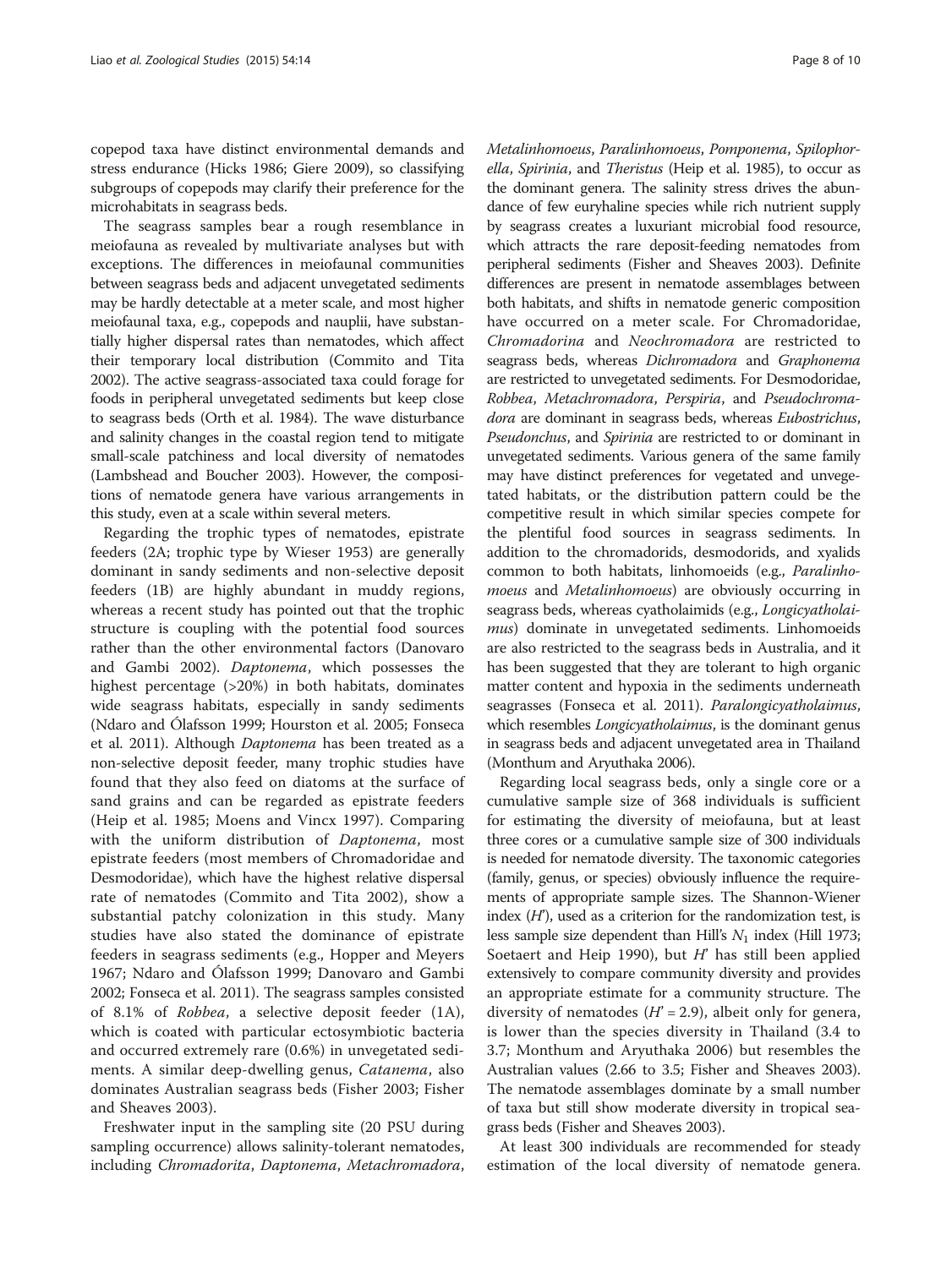<span id="page-8-0"></span>However, 6 out of 15 of the seagrass samples and 3 out of 5 of the unvegetated samples possess less than 100 individual nematodes in this study. The use of cores with fairly wide diameters (e.g., 3.6 cm) is suggested for achieving reliable quantitative data. A similar result showed that two 10-cm2 subsampling cores are required to monitor nematode genus diversity in subtidal stations of the North Sea (Li et al. [1997](#page-9-0)). Water flows or bioturbated activities improve oxygen penetration in sandy habitats and then induce vertical migration of nematodes to a deeper (beneath 5 cm) sediment layer (Steyaert et al. [2003;](#page-9-0) Giere 2009). The seagrass bed in Shihlang possesses a large amount of coarse sands, where nematodes tend to distribute more deeply (McLachlan et al. [1977](#page-9-0); Heip et al. 1985), and thus, the vertical profile of the nematode community can be clarified by sampling deeper than 5- or 10-cm depths (Steyaert et al. [2003](#page-9-0); Leduc and Probert [2011](#page-9-0)).

### Conclusions

The community structure of marine nematode genera distinguishes the seagrass habitats from adjacent unvegetated sediments at a scale within several meters, whereas higher meiofaunal taxa are undetermined according to multivariate analysis. The copepod abundance is unexpectedly higher in peripheral unvegetated habitats than in seagrass beds in the present study. Classifying copepods into epibenthic or interstitial subgroups may elucidate their preference for microhabitats. Regarding nematodes, Daptonema, a non-selective deposit feeder, dominates both habitats. Longicyatholaimus is abundant and restricted to unvegetated sediments, whereas some genera, e.g., Perspiria and Robbea, are restricted to dominating in sediments under seagrass. According to randomization analysis, only a single core can reliably estimate meiofaunal diversity, whereas three cores are sufficient to estimate the local diversity of nematodes. Albeit the unvegetated areas may not contain as diverse infauna as vegetated sediments, they could be a matrix habitat and provide corridors between fragmented seagrass patches (Boström et al. 2006). In addition, both habitats compose specific infauna, and the unvegetated site should also be considered in the conservation strategy for seagrass.

#### Competing interests

The authors declare that they have no competing interests.

#### Authors' contributions

JXL designed and carried out the experiment. JXL and HMY analyzed the data. JXL, HMY, and HKM finalized the manuscript. All authors read and approved the final manuscript.

#### Acknowledgements

We thank Shih-Wei Su and Yen-Wei Chang for their help in the fieldwork. We are grateful to two anonymous reviewers for their constructive suggestion.

#### Author details

<sup>1</sup>Department of Oceanography, National Sun Yat-sen University, Lienhai Road 70, Kaohsiung 80424, Taiwan. <sup>2</sup> Coastal and Offshore Resources Research Center, Fisheries Research Institute, Yugang North 3rd Road 6, Kaohsiung 80672, Taiwan.

#### Received: 26 August 2014 Accepted: 30 December 2014 Published online: 16 January 2015

#### References

- Ansari ZA, Parulekar AH (1994) Meiobenthos in the sediment of seagrass meadows of Lakshadweep atolls, Arabian Sea. Vie Milieu 44:185–190
- Atilla N, Fleeger JW, Finelli CM (2005) Effects of habitat complexity and hydrodynamics on the abundance and diversity of small invertebrates colonizing artificial substrates. J Mar Res 63:1151–1172
- Bongers T, Ferris H (1999) Nematode community structures as a bioindicator in environmental monitoring. Trends Ecol Evol 14:224–228
- Boström C, Jackson EL, Simenstad CA (2006) Seagrass landscapes and their effects on associated fauna: a review. Estuar Coast Shelf Sci 68:383–403
- Castel J, Labourg PJ, Escaravage V, Auby I, Garcia ME (1989) Influence of seagrass beds and oyster parks on the abundance and biomass patterns of meio- and macrobenthos in tidal flats. Estuar Coast Shelf Sci 28:71–85
- Commito JA, Tita G (2002) Differential dispersal rates in an intertidal meiofauna assemblage. J Exp Mar Biol Ecol 268:237–256
- Coull BC (1985) Long-term variability of estuarine meiobenthos: an 11 year study. Mar Ecol Prog Ser 24:205–218
- Danovaro R, Gambi C (2002) Biodiversity and trophic structure of nematode assemblages in seagrass system: evidence for a coupling with changes in food availability. Mar Biol 141:667–677
- Danovaro R, Gambi C, Mirto S (2002) Meiofaunal production and energy transfer efficiency in a seagrass Posidonia oceanica bed in the western Mediterranean. Mar Ecol Prog Ser 234:95–104
- De Troch M, Gurdebeke S, Fiers F, Vincx M (2001) Zonation and structuring factors of meiofauna communities in a tropical seagrass bed (Gazi Bay, Kenya). J Sea Res 45:45–61
- Duarte CM, Chiscano CL (1999) Seagrass biomass and production: a reassessment. Aquat Bot 65:159–174
- Fisher R (2003) Spatial and temporal variations in nematode assemblages in tropical seagrass sediments. Hydrobiologia 493:43–63
- Fisher R, Sheaves MJ (2003) Community structure and spatial variability of marine nematodes in tropical Australian pioneer seagrass meadows. Hydrobiologia 495:143–158
- Fonseca G, Hutchings P, Gallucci F (2011) Meiobenthic communities of seagrass beds (Zostera capricorni) and unvegetated sediments along the coast of New South Wales, Australia. Estuar Coast Shelf Sci 91:69–77
- Giere O (2009) Meiobenthology: the microscopic motile fauna of aquatic sediments, 2nd edn. Springer-Verlag, Berlin
- Hall MO, Bell SS (1993) Meiofauna on the seagrass Thalassia testudium—population characteristics of harpacticoid copepods and associations with algal epiphytes. Mar Biol 116:137–146
- Heip C, Vincx M, Vranken G (1985) The ecology of marine nematodes. Oceanogr Mar Biol Ann Rev 23:399–489
- Hicks GRF (1986) Distribution and behaviour of meiofaunal copepods inside and outside seagrass beds. Mar Ecol Prog Ser 31:159–170
- Hill MO (1973) Diversity and evenness: a unifying notation and its consequences. Ecology 54:427–432
- Hodda M (1990) Variation in estuarine littoral nematode populations over three spatial scales. Estuar Coast Shelf Sci 30:325–340
- Hopper BE, Meyers SP (1967) Population studies on benthic nematodes within a subtropical seagrass community. Mar Biol 1:85–96
- Horn HS (1966) Measurement of "overlap" in comparative ecological studies. Am Nat 100:419–424
- Hourston M, Warwick RM, Valesini FJ, Potter IC (2005) To what extent are the characteristics of nematode assemblages in nearshore sediments on the west Australian coast related to habitat type, season and zone? Estuar Coast Shelf Sci 64:601–612
- Hurlbert SH (1971) The non-concept of species diversity: a critique and alternative parameters. Ecology 52:577–586
- Josefson AB, Widbom B (1988) Differential response of benthic macrofauna and meiofauna to hypoxia in the Gullmar Fjord basin. Mar Biol 100:31–40